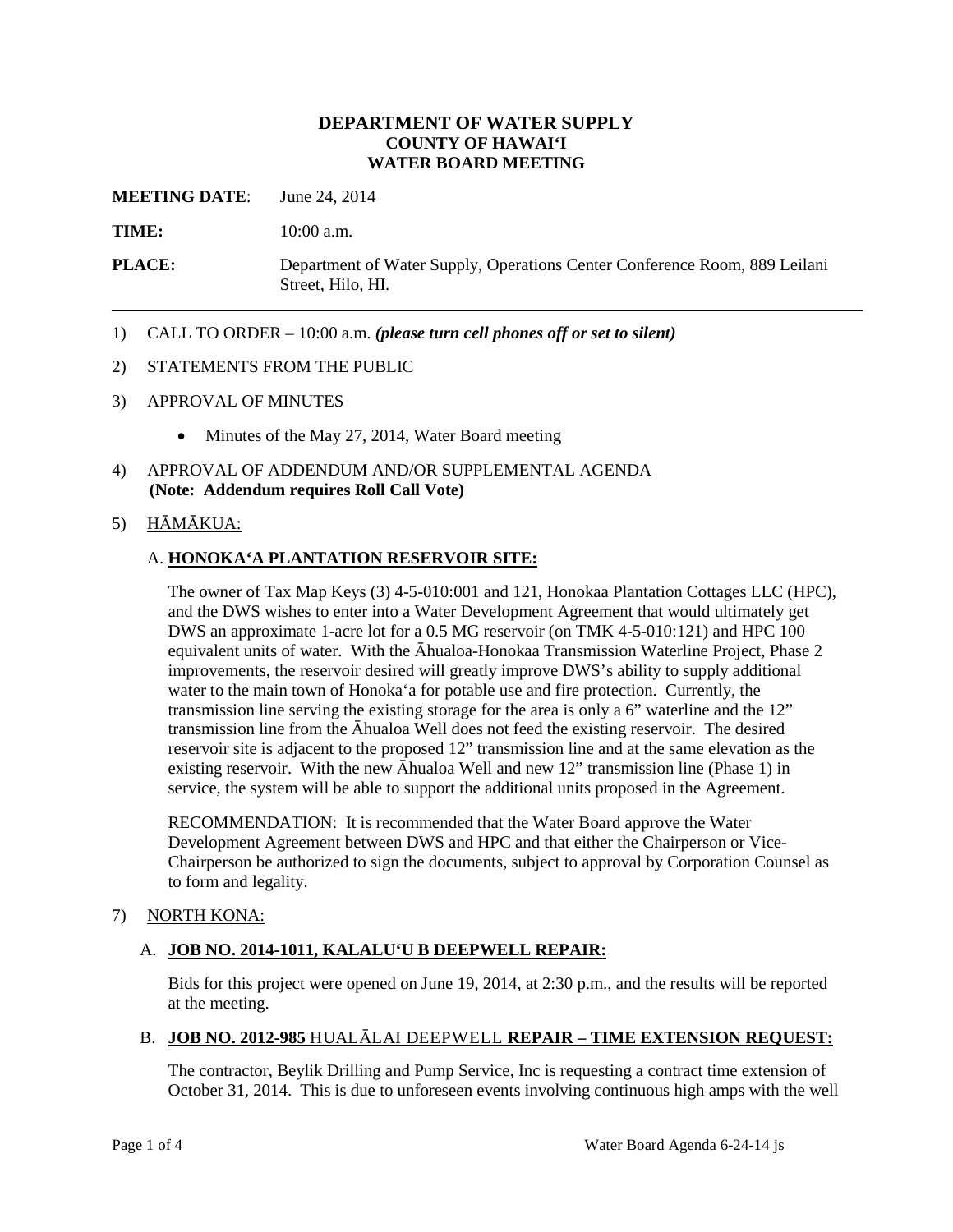attributing to the damage of the column check valves and submersible motor. This request is to cover the time expended on troubleshooting, well extraction and repair of damaged equipment; and the necessary time required to procure replacement materials and for reinstallation work. This event was beyond the control of the Contractor and the original scope of the repair.

*Note: There are additional costs associated with this time extension. Material and labor costs for replacement materials and repaired equipment to be conducted by Change Order request.*

 $1<sup>st</sup>$  time extension – 123 calendar days  $2<sup>nd</sup>$  time extension – 273 calendar days

RECOMMENDATION: It is recommended that the Board approve a contract time extension to Beylik Drilling and Pump Service, Inc, of 273 calendar days for JOB NO. 2012-985, Hualālai Deepwell Repair. If so approved, the contract completion date will be revised from January 31, 2014 to October 31, 2014.

# C. **JOB NO. 2012-985** HUALĀLAI DEEPWELL **REPAIR – CHANGE ORDER:**

The contractor, Beylik Drilling and Pump Service, Inc is requesting a contract change order for the replacement and repair of damage materials and equipment, and troubleshooting services for Hualalai Deepwell. Due to high amps tripping off the well damage was incurred to the column check valves and submersible motor. Total project costs shall not exceed \$235,256.72. The description of additional materials and associated fees are as follows:

| <b>ITEM</b> | <b>DESCRIPTION</b>                                   | <b>AMOUNT</b> |
|-------------|------------------------------------------------------|---------------|
|             | Additional funds required for replacement and repair | \$53,611.72   |
|             | of damaged materials and equipment.                  |               |
|             | <b>TOTAL</b>                                         | \$ 53,611.72  |

| <b>Original Contract Amount:</b>                | \$79,223.00 |
|-------------------------------------------------|-------------|
| <b>Original Contingency amount:</b>             | \$7,922.00  |
| 1 <sup>st</sup> Additional Contingency request: | \$94,500.00 |
| $2nd$ Additional Contingency request:           | \$53,611.72 |

RECOMMENDATION: It is recommended that the Board approve an increase in contingency of \$53,611.72 to Beylik Drilling and Pump Service, Inc., for JOB NO. 2012-985, HUALĀLAI DEEPWELL REPAIR.

## D. **FIRST SUPPLEMENTAL WELL DEVELOPMENT AGREEMENT DATED AUGUST 12, 2009; PALANI WELL (TMK: 7-4-002:008):**

The developers Lanihau Properties, LLC, West Hawaii Business Park, LLC, and Palani Ranch Company, Inc. ("Owners") request an extension of the "Completion Deadline" identified in Section 1(b) of the First Supplemental Well Development Agreement dated August 12, 2009 ("Agreement"), due to circumstances beyond the control of the Owners. The original "Completion Deadline" as specified in the Agreement was December 31, 2011. An extension of the "Completion Deadline" to June 30, 2014 was given by the Board on December 18, 2012.

The present request would extend the completion deadline to December 31, 2014.

DWS Staff has been kept apprised of the situation and has no objections to the extension request. All other requirements and conditions of the Agreement will remain unchanged.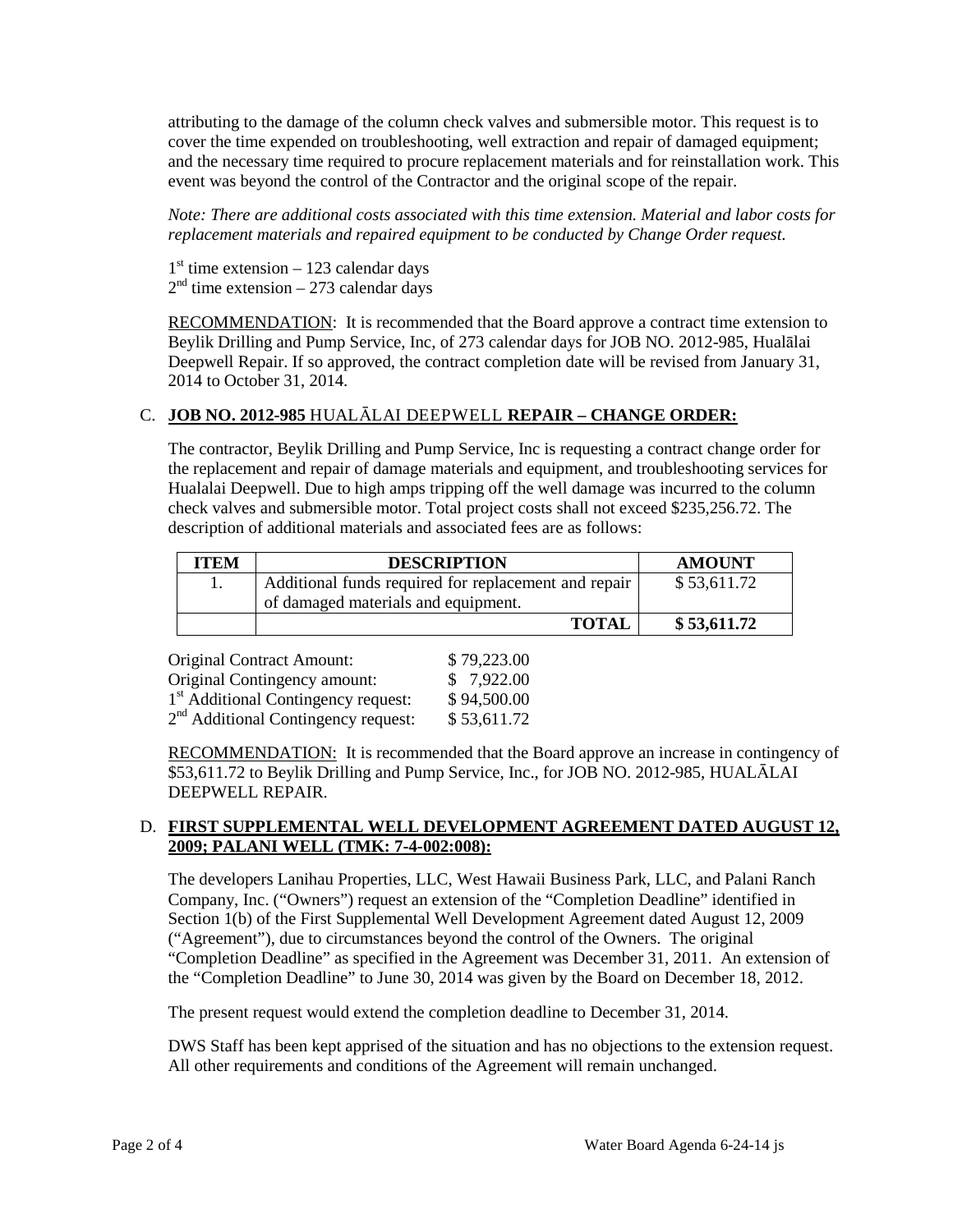RECOMMENDATION: It is recommended that the Board approve the extension request to change the "Completion Deadline" as defined in the First Supplemental Well Development Agreement from June 30, 2014 to December 31, 2014.

#### 8) MISCELLANEOUS:

#### A. **DEDICATION OF WATER SYSTEMS**:

The Department received the following documents for action by the Water Board. The water systems have been constructed in accordance with the Department's standards and are in acceptable condition for dedication.

## **1. GRANT OF EASEMENT**

Grantor: EWM Enterprises, LP Tax Map Key: (3) 5-9-024:069

RECOMMENDATION: It is recommended that the Water Board accepts these documents subject to the approval of the Corporation Counsel, and that either the Chairperson or the Vice-Chairperson be authorized to sign the documents.

# B. **MONTHLY PROGRESS REPORT**:

Submission of Progress Report of Projects by the Department. Department personnel will be available to respond to questions by the Board regarding the status/progress of any project.

## C. **REVIEW OF MONTHLY FINANCIAL STATEMENTS:**

Submission of financial statements and information relating to the financial status of the Department. Department personnel will be available to respond to questions by the Board relating to the financial status of the Department.

#### D. **MANAGER-CHIEF ENGINEER'S REPORT:**

The Manager-Chief Engineer will provide an update or status on the following:

- 1) Pu'ukala/Kona Ocean View Properties Subdivision Improvement District Update
- 2) Waikoloa Reservoir No. 1 Update
- 3) Kawailani Tank Update
- 4) Kahalu'u D Deepwell Repair & Improvements Project Update
- 5) Material Bid No. 2014-02, Section 20 Solid State Reduced Voltage Soft Starter
- 6) Public Information and Education Specialist Update

# E. **CHAIRPERSON'S REPORT:**

Chairperson to report on matters of interest to the Board, including the American Water Works Association (AWWA) Conference which took place from June 9 to June 11.

#### 9) ANNOUNCEMENTS:

#### 1. **Next Regular Meeting:**

The next meeting of the Water Board will be held at 10:00 a.m. on July 22, 2014, at the Department of Water Supply, Operations Center Conference Room, 889 Leilani Street, Hilo, HI.